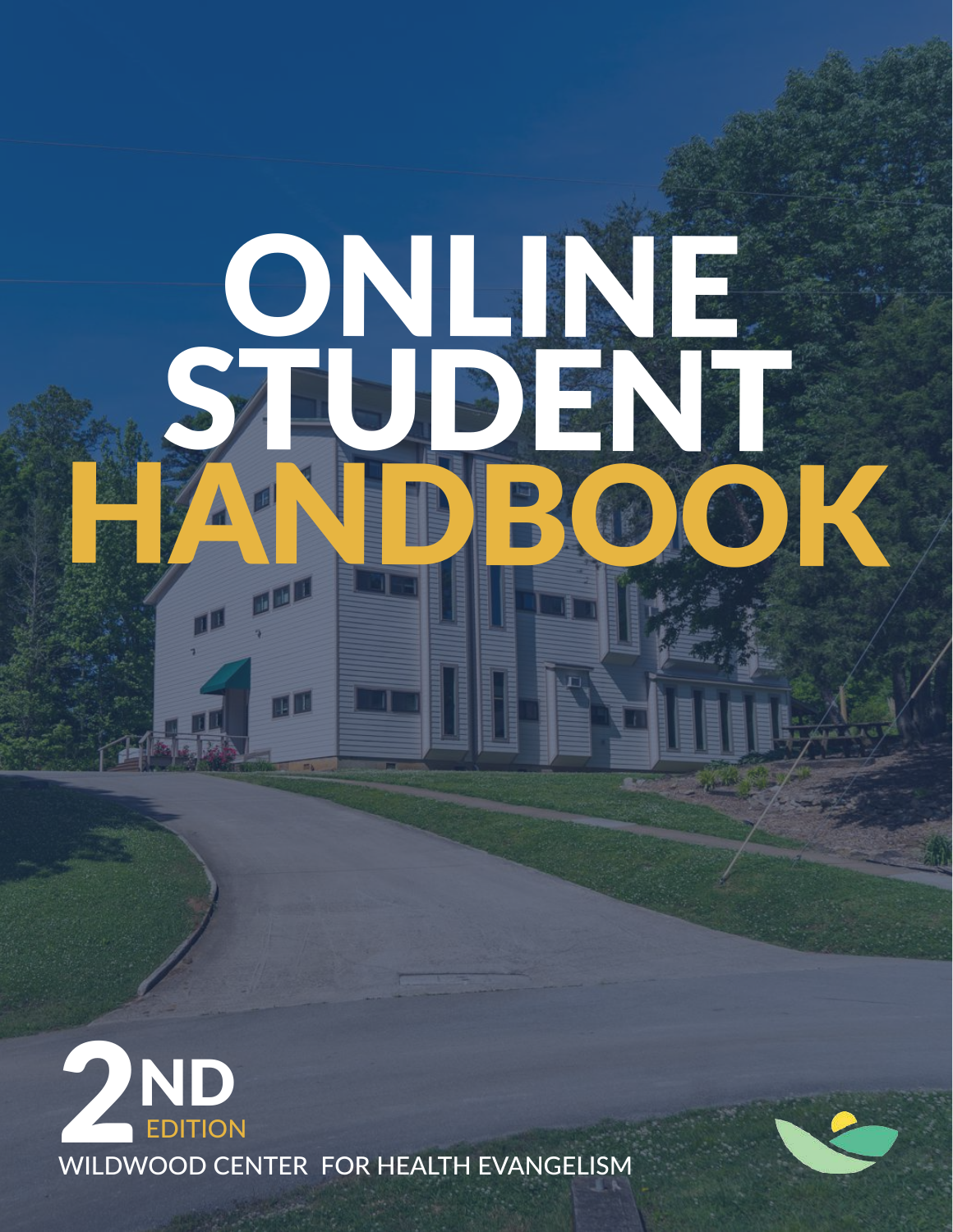# **TABLE OF CONTENTS**

#### 

# 

| $M\sim + +$<br>المتنائم ويتماسم المتماس |  |
|-----------------------------------------|--|
| Theorie Deutstein<br>HOMU               |  |

## 



# **STUDY TO BECOME A MISSIONARY FOR JESUS**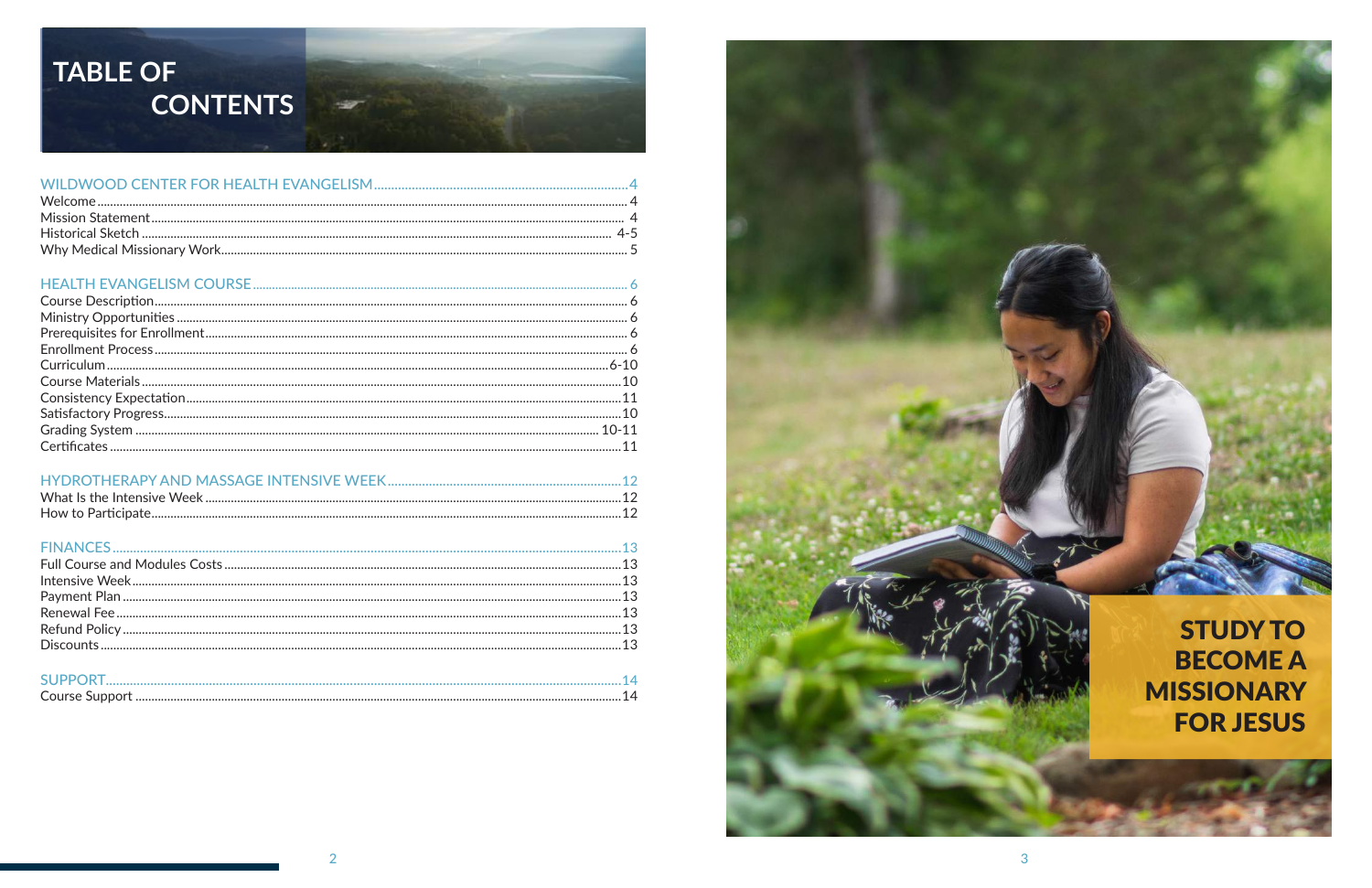# WILDWOOD CENTER FOR HEALTH EVANGELISM

#### *Welcome*

Thank you for your interest in Wildwood Center for Health Evangelism's online program. We have prepared this student handbook to familiarize you with our Health Evangelism Online course.

Wildwood Center for Health Evangelism (CHE) is known for providing courses that equip our students with a thorough knowledge of medical missionary work that is in line with Scripture and the inspired writings of Ellen White.

If you have further questions after going through this handbook, please do not hesitate to email or call us at onlineschool@healthevangelism.com or +1 (706)-419-0030 (ext. 1245). We look forward to hearing from you.

#### *Mission Statement*

Wildwood Center for Health Evangelism exists to train and empower self-supporting medical missionaries committed to a life of service that transforms the world.

#### *Historical Sketch*

In January of 1942 a self-supporting evangelistic team of medical missionaries (including elder W.D. Frazee, one of the leaders of the group) moved to a 500-acre farm nestled in the beautiful hills of northwest Georgia and southern Tennessee. Wildwood Sanitarium Incorporated was founded as a non-profit organization committed to medical missionary work and training around the world. All of this would be done in harmony with the principles of the Seventh-day Adventist Church.



For over seventy-five years, the Lord has supplied means, funds, materials, and staff as needed. Teachers, students, workers, nurses, and physicians have faithfully shared in making the envisioned plan a reality. God has blessed our determination to provide a place outside the city where the sick can come to find healing and learn principles of health and salvation, and to train thousands of medical missionaries who can go out to continue the work.

#### *Why Medical Missionary Work*

"We have come to a time when every member of the church should take hold of medical missionary work." **7T, 62.**

Doesn't this quote sound astonishing? Is this quote still true for our time? And if so, why is every church member called to "take a hold of medical missionary work"? To answer these questions, maybe we should try to understand what this medical missionary work is that she refers to.

"Medical missionary work brings to humanity the gospel of release from suffering. It is the pioneer work of the gospel. It is the gospel practiced, the compassion of Christ revealed. Of this work there is great need, and the world is open for it. God grant that the importance of medical missionary work shall be understood, and that new fields may be immediately entered. Then will the work of the ministry be after the Lord's order; the sick will be healed, and poor, suffering humanity will be blessed." **CCh 309.5**

Did you get it? Think about Jesus. When He was on earth, what did His ministry look like? The Bible states that "Jesus went about all the cities and villages, teaching in their synagogues, and preaching the gospel of the kingdom, and healing every sickness and every disease among the people." **Matthew 9:35**. Ellen White, inspired by the Savior's ministry on earth states, "Christ, the great Medical Missionary, is our example…In His service, healing and teaching were linked closely together. Today they are not to be separated." **9T, 170.** So, why should healing and teaching be combined?

There is something in medical missionary work that draws people. "As the medical missionary works upon the body, God works upon the heart." **14MR 271.5**

"As through it, men and women are led to see the importance of right habits of living, the saving power of the truth will be made known." 7T, 59. Thus, medical missionary stands as the most successful work to be done "in new fields" as in "every city". **See MM, 239; 7T, 59.**

What would it happen if we all took Jesus as our pattern? The divine counsel states, "God desires His people to bind medical missionary work up with the work of the third angel's message. This is the work that will restore the moral image of God." **MM, 160.**

And expanding on this principle, she states, "If our ministers would work earnestly to obtain an education in medical missionary lines, they would be far better fitted to do the work Christ did as a medical missionary. By diligent study and practice they can become so well acquainted with the principles of health reform that wherever they go they will be great blessing to the people they meet." **MM, 239.**

Can you imagine a church committed to follow Jesus' footsteps in its life and ministry? This can be your church. Would you like to join God's army in this final movement of preaching the Word with the power of the Lord in ministering to people's needs?

"Workers—gospel medical missionaries—are needed now. You cannot afford to spend years in preparation. Soon doors now open to the truth will be forever closed. Carry the message now." **9T, 171-172.**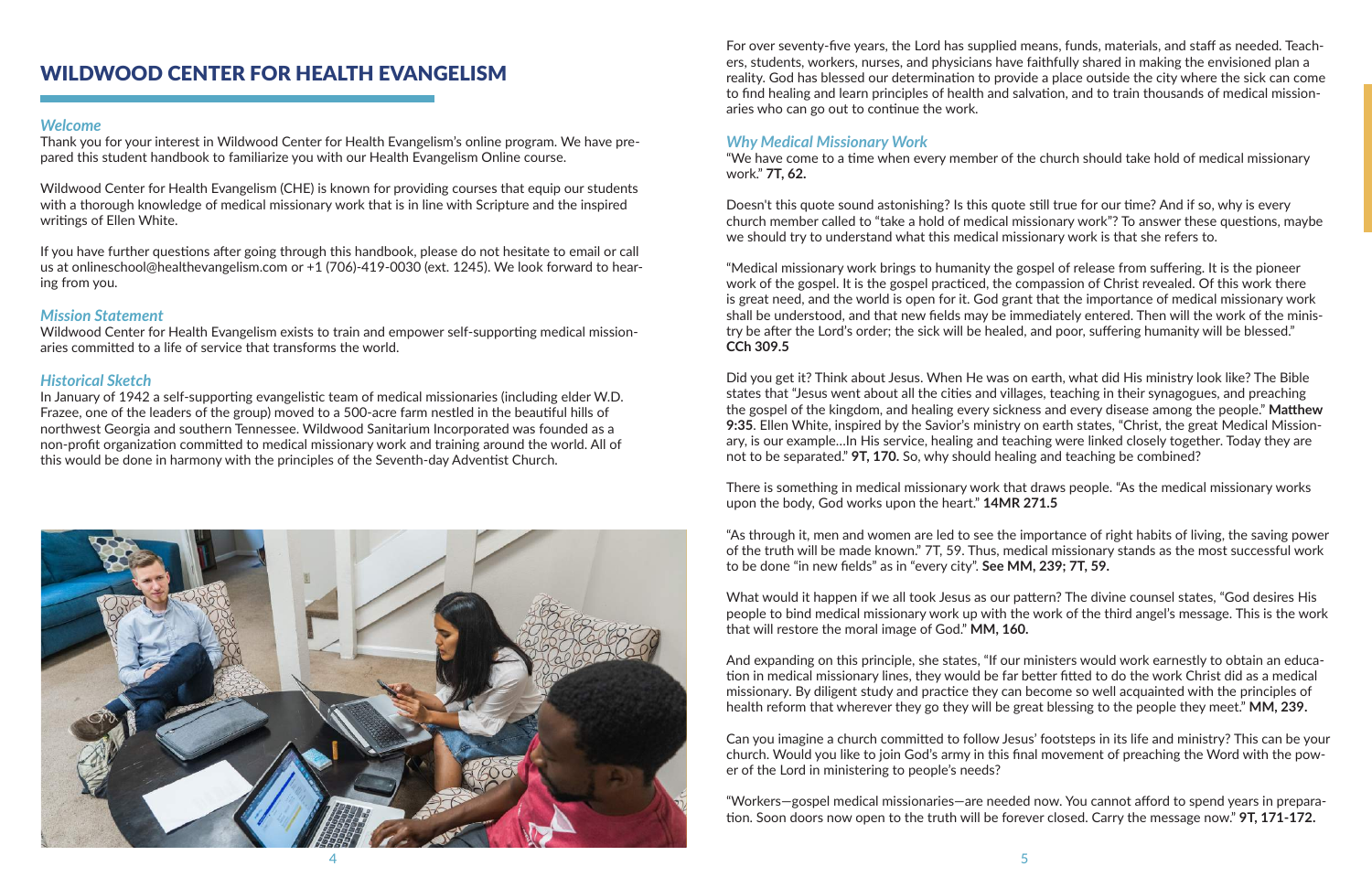# HEALTH EVANGELISM ONLINE COURSE

#### *Course Description*

Our Health Evangelism Online course is composed of four modules that include both theoretical and practical classes. There are two routes a student can take to complete the course. He can either enroll in the full course or in separate modules. The full course includes all the classes of the four modules and offers a well-rounded learning experience. The modules emphasize a single aspect of health, health evangelism, or theology.

#### *Ministry Opportunities*

After completion of the Health Evangelism Online course, the graduate should be able to:

- Serve as health evangelist for a local church.
- Serve with any ministry affiliated with LIGHT\*, OCI\*, or other mission organizations around the world.
- Serve as a teacher in medical missionary schools.
- Serve as a Christian health educator in his local community.

Completing this course also serves as a prerequisite for obtaining advanced training in the Ministry Management and Lifestyle Coaching courses at Wildwood, or to apply for job opportunities at Wildwood Health Institute in medical missionary positions.

*\*Visit www.ociministries.org and www.lightingtheworld.org for more information.*

#### *Prerequisites for Enrollment*

If you are under the age of 18 you need to have written approval of a parent or legal guardian to take the online course. You must also be well familiarized with the English language verbally, in reading, and in writing. Lastly, you will need internet that is fast enough to stream video content.

#### *Enrollment Process*

One can start the online training at any time. Once a participant fills out an application form and pays for the enrollment fees, CHE will set up his student account and provide access to the online platform. This happens within the following two business days. Each account is personal and not transferable.

#### *Curriculum*

The Health Evangelism Online course includes all the classes listed below, divided into four modules. There are four electives available. It is not necessary to take these elective classes to graduate. They are merely optional extra classes if the student desires to learn more.

#### *Health Science Module*

The Health Science Module enhances the student's understanding of health that works as a foundation for practical medical missionary work.

#### *Basic Lifestyle Physiology I & II*

This class is an overview of the various systems of the body. We will look at how they work, what hinders them, and what increases their health and efficiency. The aim is to give you an appreciation of the creative power and wisdom of God, and a foundational understanding of the human body.

#### *Disease Protection I & II*

This class teaches the simple pathophysiology, risk factors, causes, prevention, and natural treatments for the most common chronic diseases. These are for example inflammation, diabetes, atherosclerosis, anemia, arthritis, cancer, and dementia. Part two also covers the most common infectious diseases

#### *Nutrition*

Explore the benefits of a plant-based diet. Look into basic nutrients, healthy dietary habits, and the link between one's diet and diseases. Learn to evaluate and obtain appropriate nutrients from a vegetarian diet for all ages. Discover tools for evaluating fads and avoiding extremes in nutrition. Practically work all of these aspects into a balanced, healthy, and vegetarian weekly menu.

#### *Mental Health*

Get trained in basic Christian counseling by studying the Christian perspective of psychology and the mind's mechanism. Learn effective interpersonal communication and how to resolve conflicts. Emphasis is on forgiveness, depression, and disorders resulting from a malfunction of the brain.

#### *Health Talks*

Learn how to prepare brief health talks and present them in a way that will be interesting and informative to the public. You will give two short talks with visual aid. The last one you will present to teenagers in the public school system.

# "EVERY SOUL SHOULD BE FILLED WITH THE TRUE MEDICAL MISSIONARY SPIRIT."

**HEALTH SCIENCE MODULE**

**CHRISTIAN GROWTH MODULE**

**APPLIED HEALTH MODULE**

**CHRISTIAN MINISTRY MODULE**

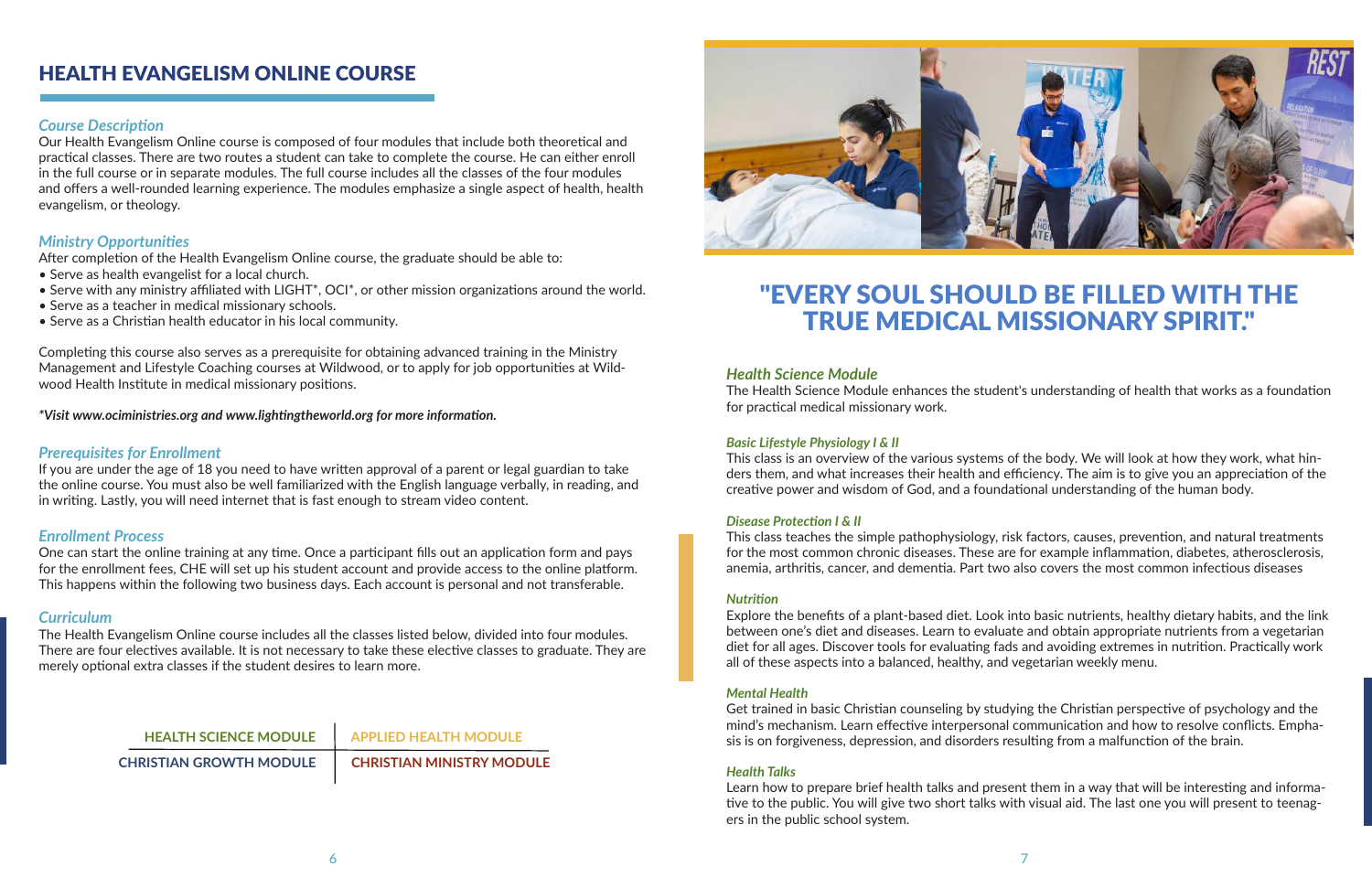## *Applied Health Module*

The Applied Health Module gives the student the tools needed to provide natural healing in a mission setting. It builds on the information given in the Health Science Module.

#### *Principles of Health and Healing*

This class presents the foundational causes of sicknvess on earth and the principles behind healing and overall restoration. It also presents a contrast between the principles of true health and healing and its counterfeit.

#### *Health Expos*

This course prepares a student to effectively plan, organize, and conduct a health expo. The student will also learn how to follow up with contacts after the health expo. Last but not least, the students will be given resources on how to train others to plan a health expo. A health expo is a practical yet effective tool to reach communities. It provides health education to increase the quality of life and prevent diseases that are directly connected to lifestyle choices. By caring for others a door is opened to discuss spiritual matters.

#### *Plant-Based Cooking*

This course prepares students to prepare simple, healthy, delicious, and attractive recipes that meet the major nutritional needs of the body. Students will also be able to provide healthy alternatives to food that may be harmful for the body, such as animal products. Lastly they will look into food combining, menu planning, and the presentation of recipes and dishes to the public.

#### *Massage: Theory*

Get theoretic instruction in various techniques in Swedish massage, such as effleurage, gliding, stretching, jostling, shaking, rocking, petrissage, kneading, compression, frictions, tapotement, percussion, and vibration. Learn the benefits of massage, indications, and contraindications. Discover all the ways to use massage for healing. A practical training in massage is offered at Wildwood Lifestyle Center during the annual Hydrotherapy & Massage Intensive Week.

#### *Hydrotherapy: Theory*

Receive solid information on how hydrotherapy affects the human body and how it is vital for good health and healing of both physical and mental illnesses. In this class we seek to prepare students to become competent in providing skillful, safe, and appropriate hydrotherapy treatments in a home setting. A practical training in massage is offered at Wildwood Lifestyle Center during the annual Hydrotherapy & Massage Intensive Week.

#### *Herbal Remedies*

This class gives students a fundamental overview of the history and use of herbs. We'll look at usage for cooking, treatment of common diseases, and natural cosmetics.

#### *Christian Growth Module*

The Christian Growth Module provides a spiritual understanding of medical missionary work.

#### *Prophetic Guidance*

In contrast to the world's popular methods of management and administration, the purpose of this class is to train you in principles of Christian leadership, following heaven's form of government. We will look at wisdom given us in both the Bible and the Spirit of Prophecy.

An investigation of the role of prophecy as culminated in the life and ministry of Ellen G. White. Emphasis will be put on her role in the development of the Seventh-day Adventist Church, and the miracles that testify to her work.

#### *Sanctuary Studies*

In this class we will analyze the importance and uniqueness of the sanctuary message that is given to

the Seventh-day Adventist Church. The students will review the role of Christ in the heavenly sanctu-

#### *Daniel*

A careful study of the prophetic book of Daniel in connection with Revelation, showing its fulfillment in earth's history. There will be special emphasis on the prophetic heritage which stands behind the origin and purpose of the Seventh-day Adventist church.

#### *Last Day Events*

Study how you can be prepared for the final events of earth's history. This class explores the prophecies that relate to current and soon coming events, and draws out lessons from the book of Daniel that will help you be ready for the second coming of Jesus.

#### *Christian Living*

In this class we will use the Bible and Spirit of Prophecy to discover what a Christian walk looks like. We will also look at the devices Satan uses to weaken God's people, especially in these last days. Practical topics for study and discussion include: prayer life, how to know God's will, recreation, social life, music and worship, diet, dress, and stewardship.

#### *Christian Home*

A thorough discussion of the guidelines as revealed in the Bible and Spirit of Prophecy regarding steps towards courtship, marriage, and a happy Christian home.

#### *Christian Ministry Module*

The Christian Ministry Module provides a clear understanding of how to turn medical missionary work into a self-supporting ministry. It builds on the information given in the Christian Growth Module.

#### *Personal Evangelism*

It's time to set everything aside and focus on just that one individual who is thirsty for Christ. Part of this class is friendship evangelism and learning how to give Bible studies.

#### *Finishing the Work*

The purpose of this class is to motivate every student to make a solemn, lasting commitment to God. Students will be encouraged to align their life goals with God's purpose for their lives, and prayerfully look into what kind of ministry God is calling them to.

#### *How to Start a Ministry*

Students will be provided with a foundational knowledge for starting their own ministry. We will go into basic Christian administration, sustainability, project management, and more. For a more in-depth study of Christian entrepreneurship, we have an advanced course called Ministry Management.

#### *Christian Leadership and Administration*

#### *True Education*

The objective of this class is to prepare students to understand the principles of true education from historical examples, such as the Eden school, the children of Israel, and the schools of the prophets. We will look at how these principles established by God may be implemented today.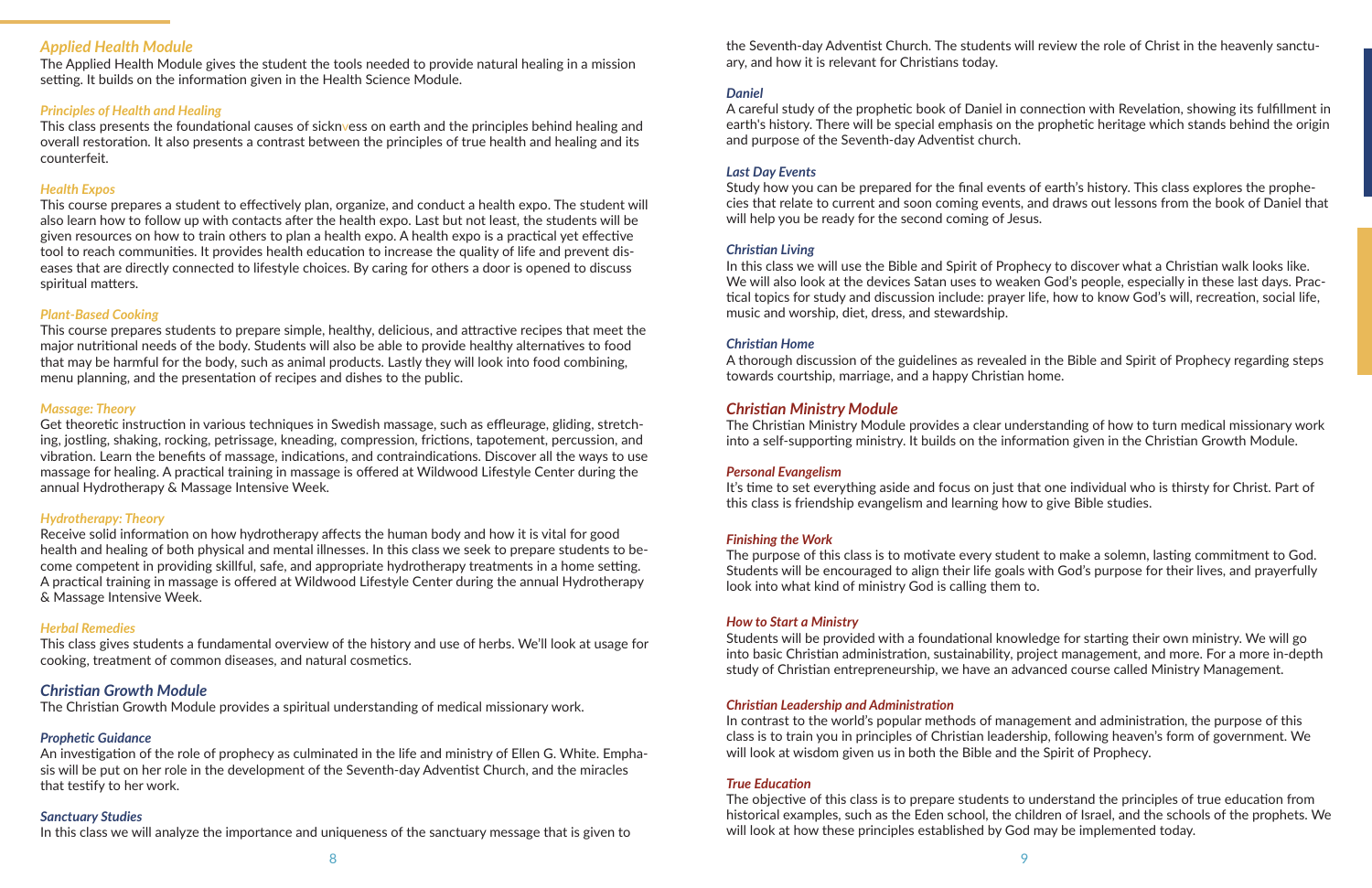#### *Electives*

#### *Ministry of Health and Healing*

Study the life of the great physician, Jesus, as He mingled among men. Learn His methods of soul-winning as recorded in the beautiful masterpiece by Christian author Ellen White, The Ministry of Healing. Through a deep study of this book learn to use the right arm of the gospel to reach all classes of people.

#### *Philosophy of Mission Work*

Study the blueprint of our calling as individuals and a remnant people. Explore what kind of strategy we can use to finish the work of God on this earth and in this generation. Find out what it means when Ellen White writes that every church member is called to be a medical missionary.

#### *Meeting God's Heart Need*

This class explores the value you have in God's eyes, and encourages you to respond to God's heart need of connecting with us.

#### *Plan of Salvation*

This class is designed to help develop true Christian principles in the life of the students and prepare them to lead others to the kingdom through the aid of the Holy Spirit.

#### *Depression Recovery*

Learn to strengthen your willpower and improve your motivation. Study the science behind depression recovery.

#### *Course Materials*

All the materials needed for the online course are available online, including videos, reading materials, quizzes, and assignments. All the reading materials used for the online course are in syllabus or e-book format and have been put together by Wildwood CHE. These will only be made available to students who take the online course.

## *Consistency Expectations*

All students are expected to complete at least one lesson a week except if sick, there is a family emergency, or they are on vacation. If the student is not able to participate in the course for two or more weeks in a row, he is expected to contact the online school coordinator. Not doing so can have a negative effect on the student's score in the class he is taking at that time.

## *Satisfactory Progress*

Students are expected to maintain a C (70 %) average or higher for each class.

#### *Grading System*

A course teacher is there to monitor students' performance, and support and encourage them in their learning experience. Student scores will be based on written and practical assignments, exams, overall participation, demonstration of practical skills, and technical proficiency.

Grade reports are issued at the end of each class, and overall GPA at the end of the course. Any corrections and grade changes must be made within two weeks of the date when grades are issued. All grades become final after this date.

Students who fail to pass a class will have the option to repeat it. The highest grade will be used.

|    | 4.0 | $(100 - 93%)$ | $C+$              | 2.3 | $(79 - 77%)$            |
|----|-----|---------------|-------------------|-----|-------------------------|
|    | 3.7 | $(92 - 90\%)$ |                   | 2.0 | $(76 - 73%)$            |
| B+ | 3.3 | $(89 - 87%)$  |                   | 1.7 | $(72 - 70%)$            |
| B  | 3.0 | $(86 - 83%)$  |                   | 0.0 | $(69% \text{ or less})$ |
|    | 27  | $(82 - 80%)$  | <b>Incomplete</b> |     | 0 points                |

## *Certificates*

Upon satisfactory completion of the Health Evangelism Online course, and having fully met the financial obligations, the student is rewarded the following certificates of completion:

- Health Evangelism
- Swedish massage
- Hydrotherapy

To obtain the **Swedish massage certificate**, the student must have participated in the practical Hydrotherapy & Massage Intensive week, and must satisfactorally have completed the following theoretical online classes:

• All principal classes (Christian Living, Christian Home, True Education, Finishing the Work, Prophet-

- Massage
- Physiology
- ic Guidance, and Principles of Health and Healing).

To obtain the **hydrotherapy certificate**, the student must have participated in the practical Hydrotherapy & Massage Intensive Week, and must satisfactorally have completed the following theoretical online classes:

• All principle classes (Christian Living, Christian Home, True Education, Finishing the Work, Prophet-

- Hydrotherapy
- Physiology
- ic Guidance, and Principles of Health and Healing).

## *The following table summarizes the class requirements for each certificate granted:*

#### *The grading scale is as follows.*

|                            | <b>Classes Required</b>     |                                      |                    |                   |                             |                   |
|----------------------------|-----------------------------|--------------------------------------|--------------------|-------------------|-----------------------------|-------------------|
| <b>Certificate Granted</b> | Principle<br><b>Classes</b> | <b>Basic Lifestyle</b><br>Physiology | Swedish<br>Massage | Hydro-<br>therapy | All Other<br><b>Classes</b> | Intensive<br>Week |
| <b>Health Evangelism</b>   |                             |                                      |                    |                   |                             |                   |
| <b>Swedish massage</b>     |                             |                                      |                    |                   |                             |                   |
| Hydrotherapy               |                             |                                      |                    |                   |                             |                   |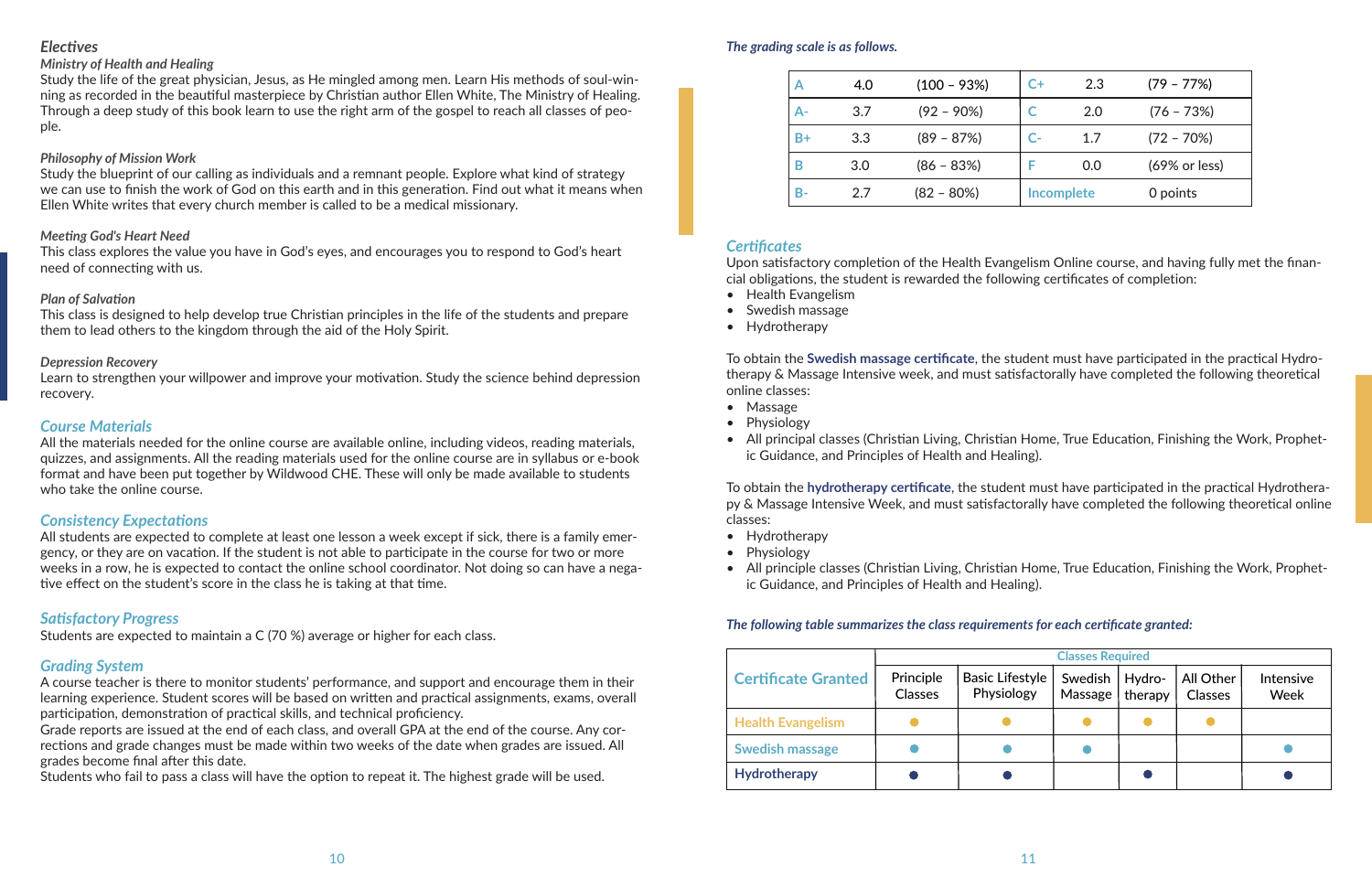# Hydrotherapy & Massage Intensive Week

#### *What Is the Intensive Week*

Wildwood Center for Health Evangelism offers a week-long intensive training in hydrotherapy and massage. This training is held annually on Wildwood Health Institute's campus.

It is possible to graduate in the online course without participating in the Hydrotherapy & Massage Intensive Week, but then you won't receive your certificates in Swedish massage and hydrotherapy.

The Swedish massage training provided is not equivalent to the training needed to become a licensed massage therapist in the United States. Our classes rather give each student a good foundation and several hours of practice to use massage as a tool in health evangelism. Any certificates offered are certificates of completion. The Health Evangelism Online course and Hydrotherapy & Massage Intensive Week are not accredited by any external organization.

#### *How to Participate*

The Hydrotherapy and Massage Intensive Week is held on Wildwood Health Institute's campus every summer. Students are required to finish the online massage and hydrotherapy classes before participating. This training is not included in the Health Evangelism Online course, but can be purchased as an add-on. To find out when the next intensive week is and sign up, go to healthevangelism.com/intensive-week.

| <b>Full Health Evangelism Course</b> | <b>One-year Access: \$1,499</b> | <b>One-year Renewal: \$100</b> |
|--------------------------------------|---------------------------------|--------------------------------|
| <b>Health Science Module</b>         | <b>Six-month Access: \$599</b>  | Six-month Renewal: \$50        |
| <b>Applied Health Module</b>         | <b>Six-month Access: \$499</b>  | <b>Six-month Renewal: \$50</b> |
| <b>Christian Growth Module</b>       | <b>Six-month Access: \$349</b>  | <b>Six-month Renewal: \$50</b> |
| <b>Christian Ministry Module</b>     | <b>Six-month Access: \$349</b>  | Six-month Renewal: \$50        |

# Finances

## *Full Course and Modules Costs*

#### *Intensive Week*

The Intensive Week is a separate cost and is not included in the price for the full course or modules. The standard price for this hands-on training is \$600. An early bird discount is available, making the price \$575. If you sign up last-minute, a late fee is charged, making the price \$650. See the Intensive Week page on our website for more information about when these prices are applied (exact dates available). Fees and dates are subject to change.

#### *Payment Plan*

Students who cannot afford to pay for the course up front can choose a payment plan. They can either make one payment up front and one more the following month (making two payments of \$750 dollars) or make one payment up front and two more the following two months (making three payments of \$500). Failing to make payments one time may result in a cancellation of the account.

#### *Renewal Fee*

You are granted one-year access to the full course and six months to the individual modules. The fee for an additional year of access to the full course is \$100. The fee for an additional six months of access to the modules is \$50.

#### *Refund Policy*

A tuition refund for online students is 100% if it is requested within the first three days after a student account was made. After this three-day time period has elapsed, students are eligible for a 50% refund within 30 days of when the account was made. After these 30 days have elapsed, a refund will not be given.

Discontinuing the course after a missed payment while on a payment plan will not result in a refund.

#### *Discounts*

All discounted prices and special offers are granted electronically by our staff and sales representatives. These must be accessed electronically to be automatically applied before any payment is made.

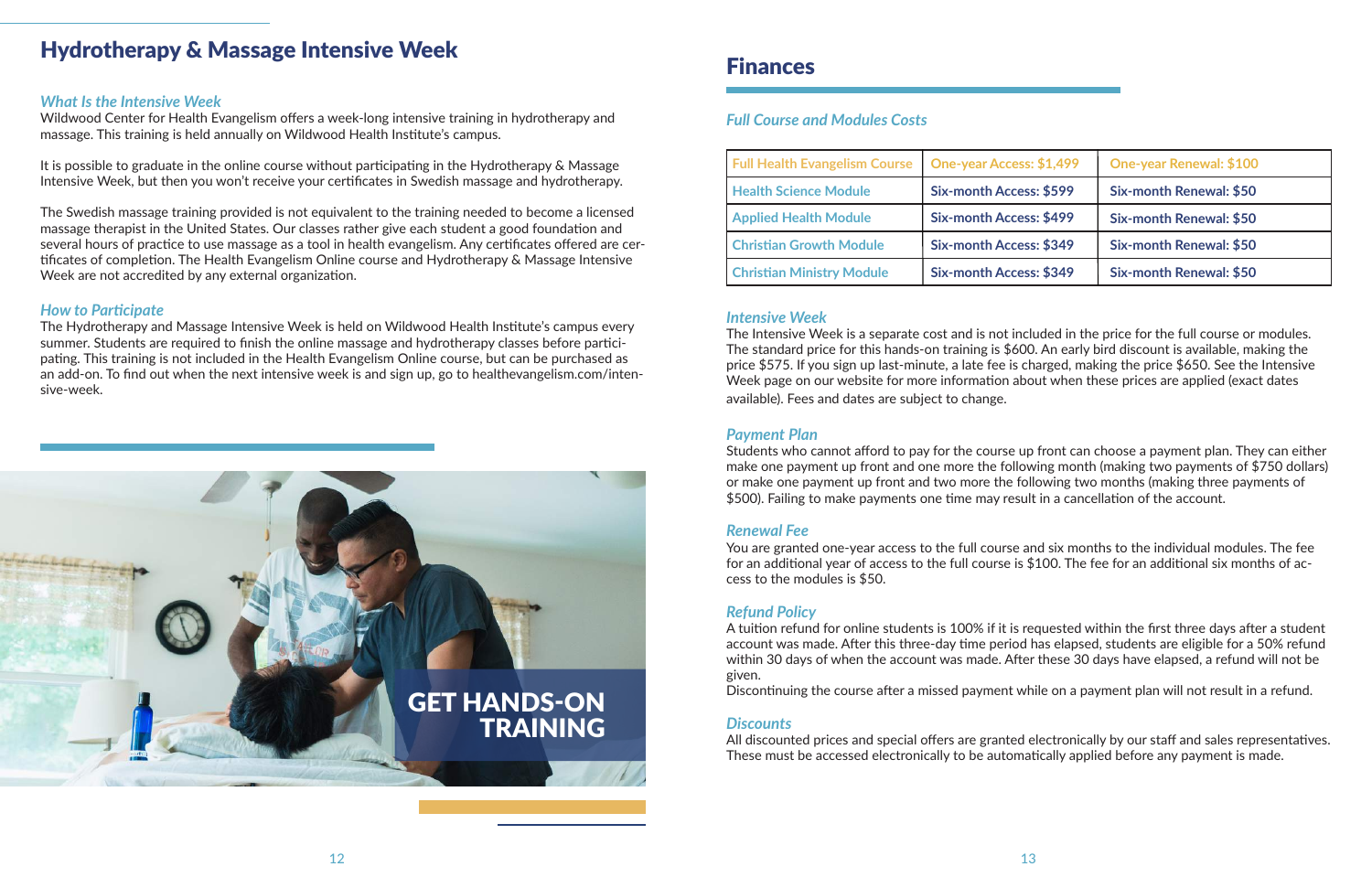# SUPPORT

## *Support During Course*

For support regarding payments, enrollment, account status, and other programs offered by Wildwood Center for Health Evangelism, as well as for any assistance needed, students are encouraged to contact the online course coordinator at onlineschool@healthevangelism.com.



Wildwood CHE reserves the right to make changes to the online student handbook at any time.